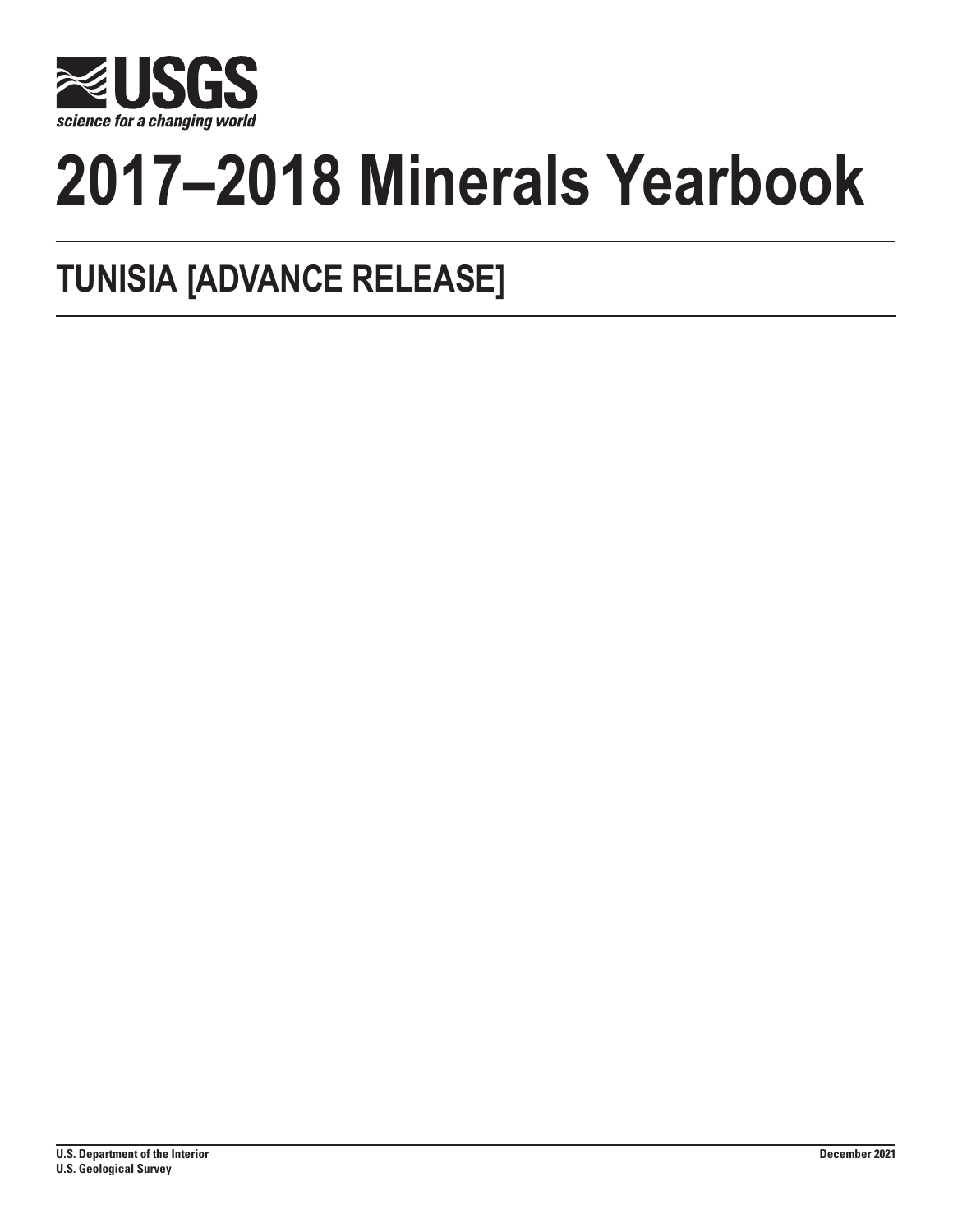## **The Mineral Industry of Tunisia**

### By Mowafa Taib

#### **Note: In this chapter, information for 2017 is followed by information for 2018.**

Tunisia supplied the world with cement, gypsum, phosphate rock, phosphate-based products, and salt. The country was the world's eighth-ranked producer of phosphate rock in 2017. Other mineral commodities, which were exported by Tunisia in modest quantities, included aluminum fluoride, crude petroleum, iron and steel, and refined petroleum products. The country's mineral commodity imports included ammonia, coal, and sulfur for processing of fertilizers and phosphoric acid, crude petroleum for refining, feldspar and kaolin for the ceramic industry, fluorite for aluminum fluoride manufacturing, and iron and steel products for the construction and industry sectors (National Institute of Statistics, 2017, p. 45−46; Jasinski, 2019).

#### **Minerals in the National Economy**

The real gross domestic product (GDP) of Tunisia increased by 1.9% in 2017 compared with an increase of 1.0% in 2016. The country's nominal GDP was \$39.9 billion in 2017. The contribution of the hydrocarbon and mining sector was 3.2% of the GDP in 2017 compared with 3.3% of the GDP in 2016. The real value-added growth of the hydrocarbon sector was −11.1% in 2017 compared with 7.2% in 2016, and that of the mining sector was 10.1% in 2017 compared with 6.4% in 2016. The real value-added growth of the chemical industries, which included chemicals and fertilizers manufacturing, was −1.9% in 2017 compared with 13.2% in 2016. The energy and mining sector lost 3,600 jobs in 2017 compared with 4,800 jobs created in 2016 (Central Bank of Tunisia, 2018, p. 23, 25, 30; National Institute of Statistics, 2018, p. 77).

According to Central Bank of Tunisia, foreign direct investment (FDI) flows into Tunisia increased to \$880 million in 2017 from \$786 million in 2016. In 2017, 38% of the FDI went to the energy sector compared with 42% in 2016. The share of FDI in the manufacturing industry (which includes cement production) and the fertilizer industry was 46%. Of the FDI that was destined for the manufacturing industry, 12% went to the mechanical, metallic, and metallurgic sector and 11% went to the building materials sector. The Government established a new agency called the High Investment Council in 2016 to administer a new investment law, which removed profit taxes on major investment projects for 10 years and gave foreign investors more flexibility in transferring funds out of the country (Organisation for Economic Co-operation and Development, 2017, p. 43–45; Central Bank of Tunisia, 2018, p. 52−53; United Nations Conference on Trade and Development, 2018, p. 158, 184).

#### **Government Policies and Programs**

Tunisia's mining code (law No. 2003–30 of April 28, 2003) regulates mining activities in the country, including prospecting, exploration, and production. Mines are state-owned properties

in Tunisia, and they are regulated by the Office National des Mines (ONM) [National Office of Mines], which also conducts geologic research, prepares geologic and geophysical maps, and promotes private ownership of mines. The ONM functions under the Ministry of Industry and Small and Medium-Sized Enterprises (MISMSE). The mining code sets a tax rate of 25% on profits from mining operations but includes a 5-year tax holiday that starts at the beginning of mine production (National Office of Mines, 2017).

More than 100 valid permits had been issued by the MISMSE by yearend 2017. They included exploration permits and mining permits for barite, bentonite, calcium carbonate, gypsum, iron ore, lead, phosphate rock, salt, and zinc (Sharif, 2016, p. 454−455; 2018, p. 11, 17).

Production of crude petroleum and natural gas is governed by the hydrocarbon code (law No. 9 of September 14, 1985, and law No. 99–93 of August 17, 1999) and its amendments. Law No. 2002–23 of February 2002 promotes hydrocarbon production and supplements the hydrocarbon code. The hydrocarbons code allows 1 year for prospecting, a maximum of 5 years for exploration, and 30 years for production. The law reduces the corporate income tax rate to 50% from 75% if the state petroleum company of Tunisia—Entreprise Tunisienne d'Activités Pétrolières (ETAP)—holds a minimum of a 40% share in the concession (Entreprise Tunisienne d'Activités Pétrolières, 2003, p. 15, 31, 60–61).

#### **Production**

Notable increases in Tunisia's production of mineral commodities in 2017 compared with that of 2016 included the increase in sodium tripolyphosphate, by 24%; phosphate rock, by 21%; and paraffin oil, by 20%. Notable decreases included the decrease of white spirits output, by 71%; compound (nitrogen-phosphorus-potassium) fertilizers, by 60%; naphtha, by 55%; dicalcium phosphate, by 45%; raw steel, by 46% each; gasoline, by 29%; hot-rolled steel products, by 26%; liquefied petroleum gas, by 25%; white cement, by 24%; distillate fuel oil and triple superphosphate, by 22% each; crude petroleum, by 19%; iron ore, by 16%; hyperphosphate, by 13%; and gray cement and residual fuel oil, by 10% each. Data on mineral production are in table 1.

#### **Structure of the Mineral Industry**

Government-owned Compagnie des Phosphates de Gafsa (CPG) carried out all phosphate mining and fertilizer manufacturing activities in Tunisia. Group Chimique Tunisien (GCT), which had merged with CPG in 1996, produced phosphatebased fertilizers. Tunisian Indian Fertilizers S.A. (TIFERT) was a joint venture of CPG and GCT (35% interest each) and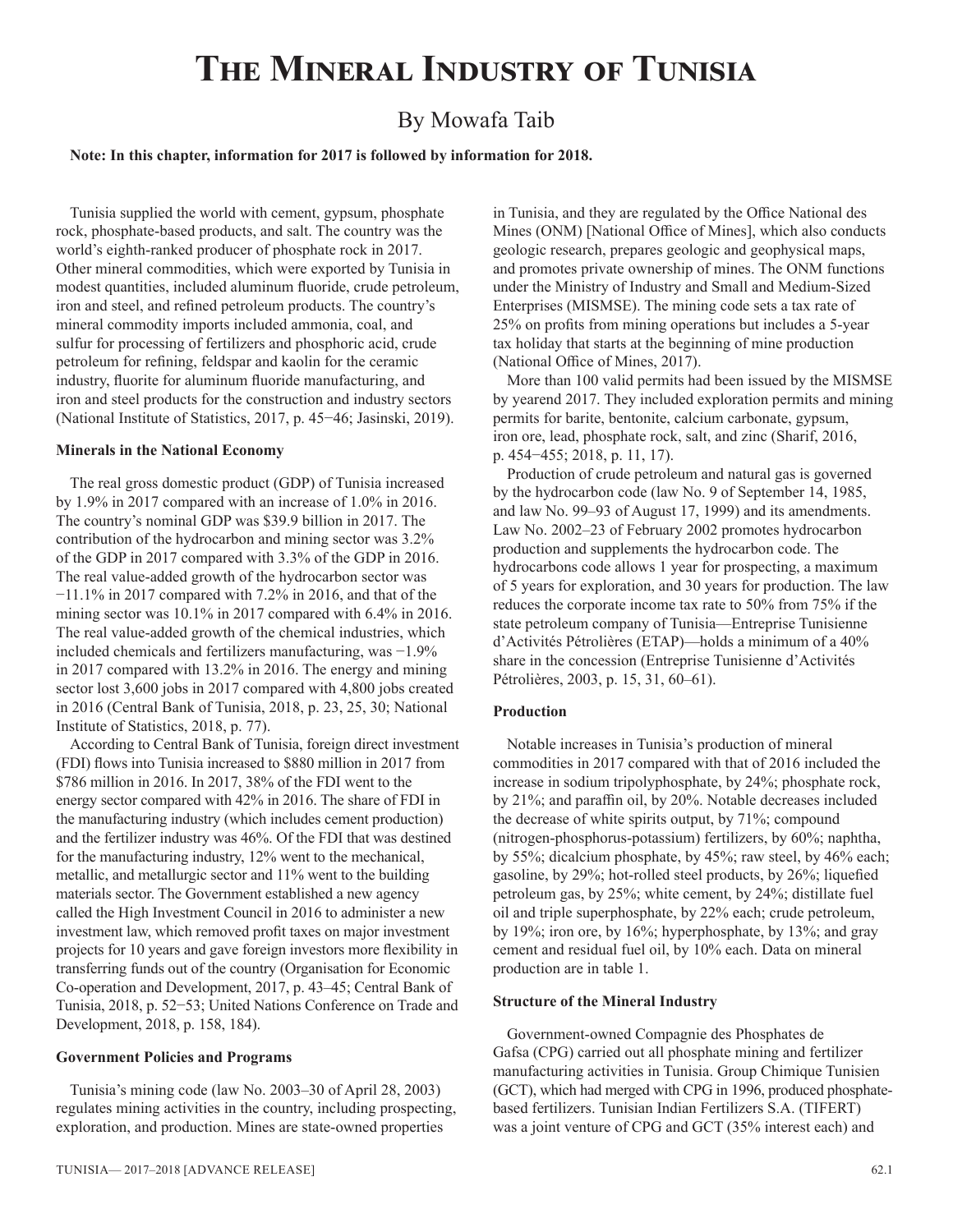Coromandel International Ltd. and Gujarat State Fertilisers and Chemicals Ltd. (both of India, 15% interest each). Table 2 is a list of major mineral production facilities.

Except for the Government-owned Société des Ciment d'Oum el Kélil [Oum el Kélil Cement Co.], all Tunisia's cement production was carried out by private companies. The companies included domestic as well as Italian, Portuguese, Saudi Arabian, and Spanish companies. State-owned Société Tunisienne de Sidérurgie [Tunisian Steel Manufacturing Co.] (El-Fouladh), was the main steel billet producer in the country. Société de Djebel Djerissa, which produced iron ore at its Djerissa, Hmamima, and Tamera Mines, was also owned by the Government and operated under the Mining Directorate of the MISMSE. Privately owned steel mills produced reinforcing steel bar (table 2).

#### **Mineral Trade**

In 2017, Tunisia's exports increased to  $$14.2$  billion<sup>1</sup> from \$13.6 billion in 2016 and its imports increased to \$20.7 billion in 2017 from \$19.4 billion in 2016. The value of crude petroleum exports increased to \$853 million in 2017 from \$768 million in 2016 owing to the increase in value of crude petroleum exports. The value of phosphate rock and phosphate-based products exports decreased to \$583 million in 2017 from \$667 million in 2016 owing to lower prices on the world market. In terms of tonnage, Tunisia exported about 1.1 million metric tons (Mt) of salt, 885,000 metric tons (t) of cement, 644,000 t of phosphoric acid, 500,000 t of diammonium phosphate, 347,000 t of triple superphosphate, 44,000 t of other phosphate products, and 6,600 t of phosphate rock in 2017. The main destinations of Tunisia's exports were (in descending order of the total value of exports) France, Italy, Germany, Spain, Algeria, Libya, the United Kingdom, and the United States (National Institute of Statistics, 2018, p. 230; 2019, p. 1, 4−5, 6−7).

Tunisia's mineral commodities imports included ammonia, crude petroleum and refined petroleum products, feldspar, fluorite, kaolin, steel products, and sulfur. The origins of Tunisia's imports were mainly (in descending order of the total value of imports) Italy, France, China, Germany, Turkey, Spain, Algeria, the United States, and Russia. In 2017, Tunisia imported about 1.2 Mt of finished and semifinished steel products compared with 1.0 Mt in 2016. Steel imports included 552,000 t of ingots and semifinished steel products and 294,000 t of flat, 271,000 t of long, and 41,000 t of tubular steel products ((National Institute of Statistics, 2018, p. 1, 4−5; World Steel Association, 2018, p. 55, 60, 65, 70, 75).

Tunisia's exports to the United States increased in value to \$462 million in 2017 from \$392 million in 2016. Major mineral commodity exports included crude petroleum (valued at \$34.6 million), fuel oil (\$25.8 million), iron and steel products (\$12.4 million), bauxite and aluminum (\$3.0 million), and stone (\$0.5 million). The value of Tunisia's imports from the United States increased to \$544 million in 2017 from \$527 million in 2016. Mineral imports from the

United States included fuel oil (valued at \$84.7 million), chemicals (\$25.3 million), petroleum products (\$9.1 million), iron and steel products (\$6.2 million), other nonferrous metals (5.4 million), and aluminum and alumina (\$0.6 million) (U.S. Census Bureau, 2018a, b).

#### **Commodity Review**

#### *Industrial Minerals*

**Gypsum.**—According to Government estimates, Tunisia's gypsum reserves exceeded 65 billion metric tons (Gt). In 2017, there were in place 22 mining permission and 15 exploration permissions were issued by the Government for gypsum, 10 of which were in Tataouine Governorate. Gypsum production was estimated to be 850,000 t in 2017. Two-thirds of gypsum production was used to produce plasterboard and one-third was used for cement production. Tunisia exported about 350,000 t of plasterboard in 2017. A new 100,000-metric-ton-per-year (t/yr)-capacity gypsum mine owned by Ali Ben Hassine Bou Allagui was commissioned at Jebel Rkaiz El Beidha in Gafsa Governorate in 2016. Société Knauf les Plâtres (a subsidiary of Knaul Gips KG of Germany) was constructing a new 180,000-t/yr-capacity gypsum plant in Tataouine Governorate; the plant was expected to start production in 2018. Similarly, La Chimique de Tunisie Co. was expected to begin gypsum production in Tataouine Governorate at a 60,000-t/yr-capacity plant in 2018. Tunisia's output of gypsum was expected to increase to 1.3 metric tons per year (Mt/yr) in 2020 (table 1; Sharif, 2016, p. 459; 2018, p. 16, 18).

**Phosphate Rock.**—Phosphate rock production increased to 4.4 Mt in 2017 from about 3.7 Mt in 2016. CPG's output of phosphate rock, however, has not fully recovered and was still significantly less than the pre-2011 level of 8 Mt/yr. The decline in phosphate rock output, when compared with the level of production in 2011, was attributed to worker strikes and social unrest in the phosphate rock mining and processing areas and the transportation routes to them. Most of the phosphate rock output in 2017 was sold domestically to the GCT and TIFERT fertilizer manufacturing plants to meet previously contracted delivery targets of phosphate-based fertilizer and phosphoric acid (table 1; Compagnie des Phosphates de Gafsa, 2018; Group Chimique Tunisien, 2018; National Institute of Statistics, 2018, p. 6, 235, 244).

In 2017, the Government was focused on increasing phosphate rock output to 10 Mt by 2019 and to 15 Mt by 2021 through expansion projects at existing mines in the Metlaoui district in Gafsa Governorate and through the development of new mines in Le Kef Governorate. The Government also planned to revive the development of the Sra Ouertane phosphate rock mining and phosphate-based fertilizer manufacturing project through a public-private partnership. The project is located in Le Kef Governorate in northwestern Tunisia. Proven reserves at the project area were estimated to be more than 1 Gt at a grade of  $14\%$   $P_2O_5$  (Tunisia News Gazette, 2015; Ministry of Industry, Energy, and Small and Medium Enterprises, 2019, p. 59−60, 70).

**Salt.**—The MISMSE expected that the country's production of sodium chloride would increase steadily to 2.4 Mt by 2020

<sup>1</sup> Where necessary, values have been converted from Tunisian dinars (TD) to U.S. dollars (US\$) at an annual average exchange rate of TD2.15=US\$1.00 for 2016, TD2.42=US\$1.00 for 2017, and TD2.65=US\$1.00 for 2018.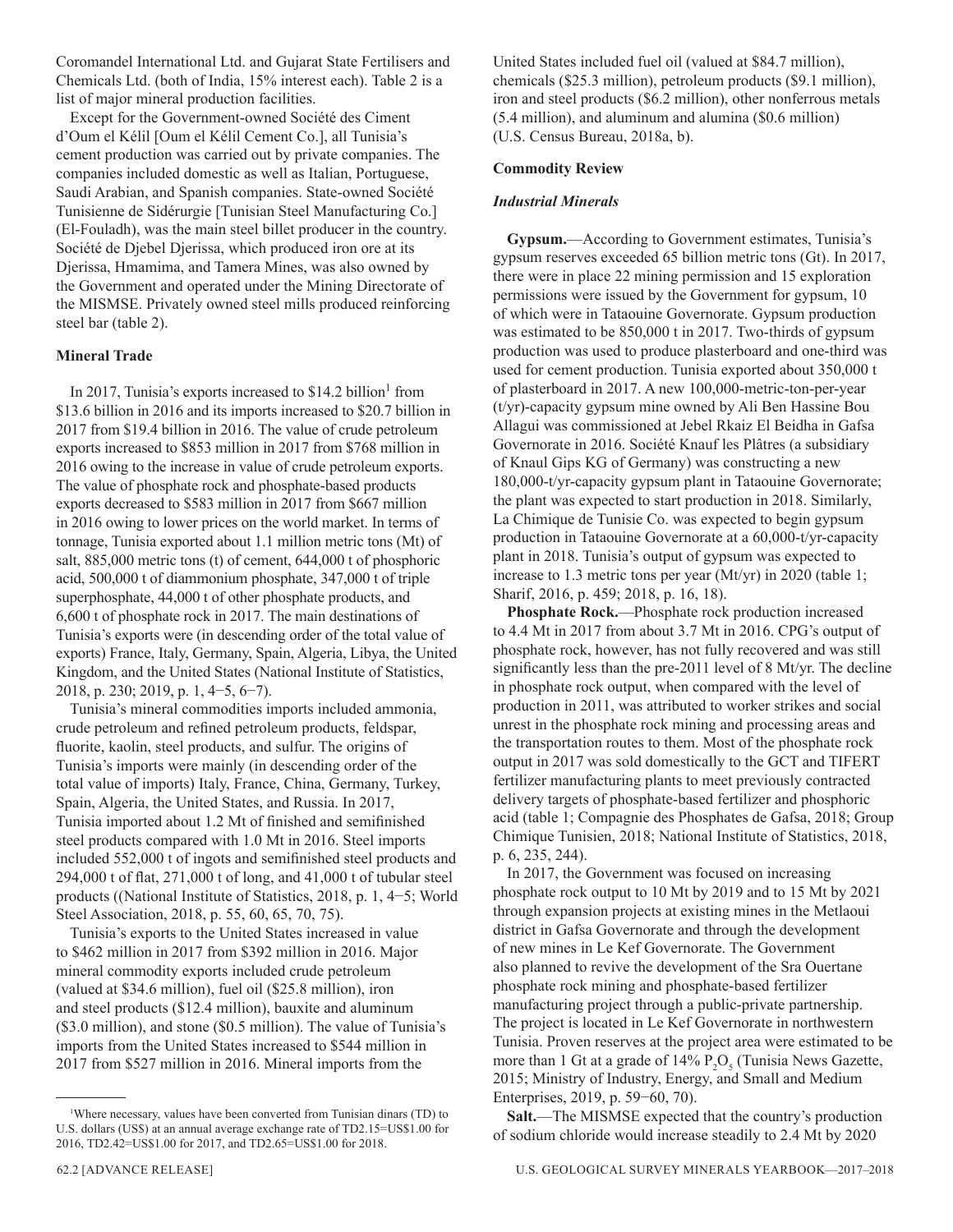from 1.6 Mt in 2017. In 2017, Tataouine Salt Co. produced 28,000 t of sodium sulfate from Sebkhet Oum el Khialate in southern Tunisia. Tataouine Salt has had the capacity to produce 100,000 t/yr of sodium sulfate for more than 30 years. Salt reserves at Sebkhet Oum el Khialate were estimated to be 5.7 Mt, including 2.4 Mt of solid salts. Tunisia's salt exports, which went mainly to Europe, increased to more than 1.0 Mt in 2017 compared with 862,000 t in 2016. Local consumption of sea salt averaged 175,000 t/yr (Sharif, 2016, p. 458; 2018, p. 13; National Institute of Statistics, 2018, p. 230).

#### **MINERAL INDUSTRY HIGHLIGHTS IN 2018**

Tunisia's real gross domestic product increased by 2.5% in 2018 compared with 1.9% in 2017. The country's nominal GDP was \$40.1 billion in 2018. The growth in the value added of the mining sector decreased by 12.9% in 2018 compared with an increase of 10.3% in 2017. The decrease was attributed to a 21% decrease in phosphate rock output in 2018 compared with a 24% increase in 2017. The value added of the natural gas and petroleum sector decreased by 2.9% in 2018 compared with a decrease of 12.3% in 2017. The energy and mining sector lost 100 jobs in 2018 compared with a loss of 3,600 jobs in 2017. Energy and lubricants exports accounted for 5.7% of the country's total exports, whereas phosphate rock and phosphaterelated exports accounted for 3.4% of the total exports (table 1; Central Bank of Tunisia, 2019, p. 25, 27, 32, 51).

In 2018, the number of valid exploration permits issued by the MISMSE increased to 81 from 58 in 2017. The new permits were to explore for silica sand (seven), calcium carbonate (four), and gypsum, lead and zinc, phosphate rock, and salt (three each). The total valid mining permits at the end of 2018 was 54 compared with 52 in 2017 (Ministry of Industry and Small and Medium-sized Enterprises, 2019, p. 68–69).

In 2018, the value of Tunisia's exports increased to \$15.5 billion from \$14.2 billion in 2017. Of this total, \$879 million was for crude petroleum and refined products exports and \$415 million was for mining products. In terms of tonnage, Tunisia's exports in 2018 included 1.8 Mt each of cement and salt, 551,000 t of phosphoric acid, 326,000 t of triple superphosphate, 320,000 t of gypsum plasterboard, 252,000 t of diammonium phosphate, 26,000 t of gypsum, about 12,000 t of other phosphate products, and 800 t of phosphate rock (National Institute of Statistics, 2019, p. 232–234).

Production of iron ore (which was used mainly for cement production) at the Djerissa, the Hamima, and the Tamera Mines by Société de Djebel Djerissa was estimated to have increased by 25% in 2018 to 300,000 t from 240,000 t in 2017. The company also produced an unspecified quantity of iron ore in 2018 from the Hamima Mine at Qalat As-Sanan in Le Kef Governorate through a private operator. The decrease in iron ore production for use by El-Fouladh raw steel plant in Tunisia in recent years was attributed to the stoppage of iron carbonate (siderite) exports in 2015; the exhaustion of iron ore reserves, which were estimated to be 500,000 t in 2018; and to lower iron content in the mined ore (Ministry of Industry and Small and Medium-sized Enterprises, 2019, p. 67).

Production of crude petroleum and natural gas in Tunisia had been gradually decreasing during the past 5 years. The decrease was attributed mainly to the exhaustion of petroleum resources and to technical breakdowns at certain wells. The output of refinery products rebounded in 2018 from a significant decrease in output in 2017. Consumption of crude petroleum, natural gas, and refined products increased in 2018 compared with that of 2017 (table 1; Central Bank of Tunisia, 2019, p. 26, 27; Entreprise Tunisienne d'Activités Pétrolières, 2019, p. 16, 18, 64–66).

Tunisia's phosphate rock output decreased by 24% in 2018 compared with an increase of 21% in 2017. The decrease in 2018 was attributed to continued social unrest and to worker strikes and domestic disturbances at phosphate rock mines, processing facilities, and the transportation routes to them. In 2018, Tunisia was the world's 11th-ranked producer of phosphate rock compared with the 8th ranked producer in 2017. The MISMSE continued to implement a plan to increase phosphate rock production at the existing Oum El Khecheb Mine in the Metlaoui district in Gafsa Governorate and to develop new mines at Le Kef Governorate. The Oum El Khecheb expansion project was expected to be completed in 2019; it would increase the country's capacity by 2 Mt/yr of phosphate ore. The 600,000-t/yr-capacity Meknassi phosphate rock development project at Sidi Bouzid Governorate was expected to begin commercial production in 2022. The development of the Tozeur-Nefta deposit in Tozeur Governorate was expected to be completed by yearend 2022. The M'dhilla 2 plant development project, which would increase the plant's triple superphosphate fertilizer production capacity by 400,000 t/yr and its phosphoric acid (54%  $P_2O_5$ ) production capacity by 180,000 t/yr, was expected to begin production by yearend 2019. The start of the development project had been delayed for 5 years owing to social unrest and other issues related to land acquisition (table 1; Jasinski, 2020; Ministry of Industry and Small and Medium-sized Enterprises, 2019, p. 59).

In July, Celamin Holdings NL of Australia changed its name to Celamin Holdings Ltd. Celamin was awarded two permits for zinc exploration at the Djebba and the Zeflana mining sites, which cover 32 square kilometers and are located in the Atlas Zinc-Lead Province in northern Tunisia (Celamin Holdings Ltd., 2018).

#### **Outlook**

The Government continues to focus on reviving phosphate rock and phosphate-based fertilizers and chemicals manufacturing in the country by implementing several development projects, which are expected to increase the production of phosphate rock and phosphate-based products. Tunisia's salt production is expected to be 2.4 Mt/yr in the next 5 years. Outputs of other industrial minerals, such as barite, bentonite, cement, and gypsum, are also likely to increase during the next 5 years.

#### **References Cited**

- Celamin Holdings Ltd., 2018, ASX announcement—Tunisian zinc permit granted: South Melborn, Victoria, Australia, Celamin Holdings Ltd., July 17. (Accessed October 15, 2019, at https://www.asx.com.au/asxpdf/20180717/ pdf/43wkwhyqq02t3f.pdf.)
- Central Bank of Tunisia, 2018, Annual report 2017: Central Bank of Tunisia, June, 213 p. (Accessed December 19, 2018, at https://www.bct.gov.tn/bct/ siteprod/documents/RA\_2017\_en.pdf.)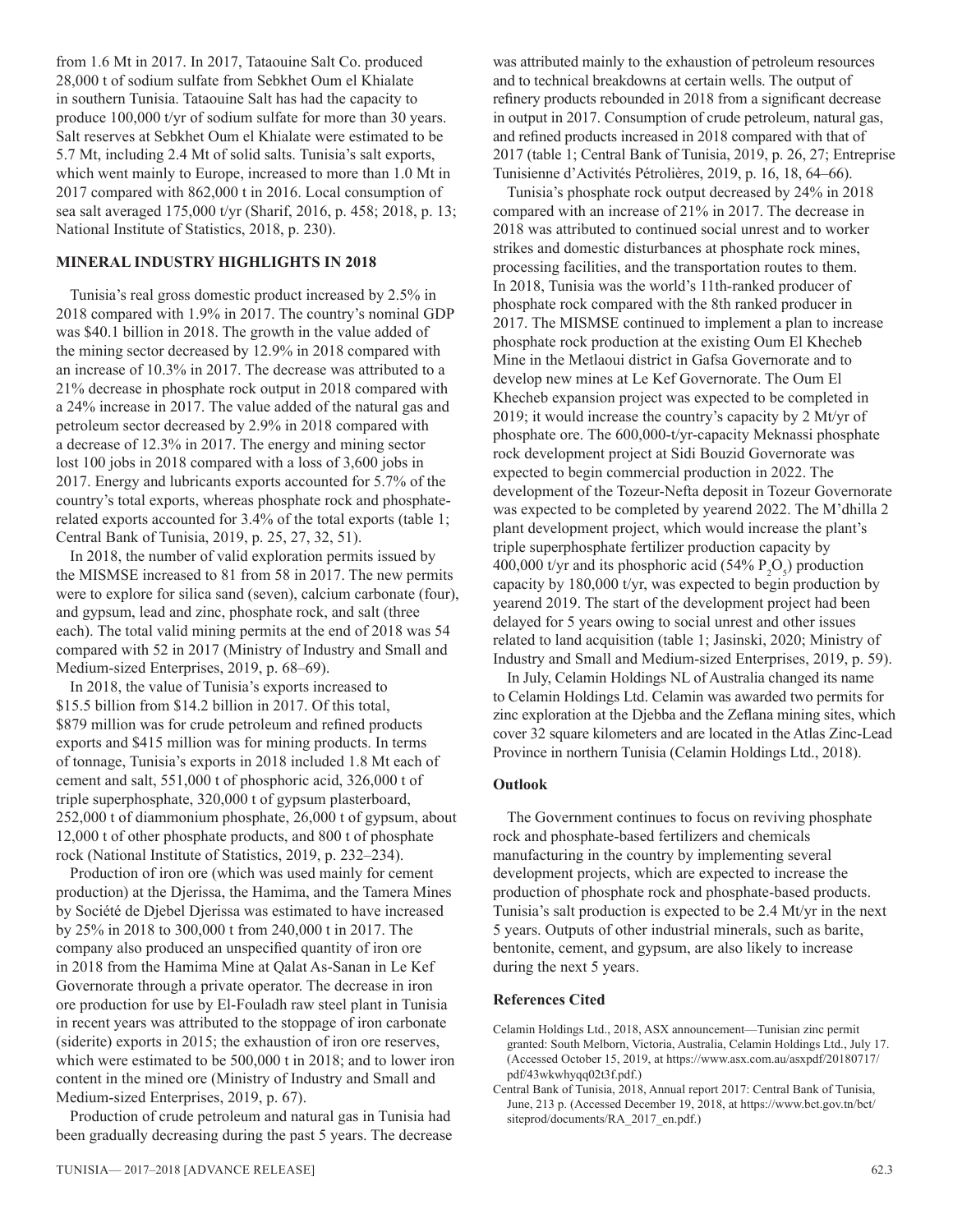- Central Bank of Tunisia, 2019, Annual report 2018: Central Bank of Tunisia, June, 237 p. (Accessed October 15, 2019, at https://www.bct.gov.tn/bct/ siteprod/documents/RA\_2018\_en.pdf.)
- Compagnie des Phosphates de Gafsa, 2018, About us: Gafsa, Tunisia, Compagnie des Phosphates de Gafsa. (Accessed January 31, 2019, at http://www.cpg.com.tn/#/accueil.)
- Entreprise Tunisienne d'Activités Pétrolières, 2003, Legal publication— Hydrocarbons code under law: Tunis, Tunisia, Entreprise Tunisienne d'Activités Pétrolières, July, 85 p. (Accessed August 15, 2016, at http://www.etap.com.tn/uploads/telechargement/code\_hydrocarbures.pdf.)
- Entreprise Tunisienne d'Activités Pétrolières, 2019, Annual report 2018: Tunis, Tunisia, Entreprise Tunisienne d'Activités Pétrolières, 155 p. (Accessed December 15, 2017, at http://www.etap.com.tn/rapports/ RapportAnnuel2018.pdf.)
- Group Chimique Tunisien, 2018, Products and services: Group Chimique Tunisien. (Accessed January 31, 2019, at http://www.gct.com.tn/ produits-services/produits.)
- Jasinski, S.M., 2019, Phosphate rock: U.S. Geological Survey Mineral Commodity Summaries 2019, p. 122–23.
- Jasinski, S.M., 2020, Phosphate rock: U.S. Geological Survey Mineral Commodity Summaries 2020, p. 122–23.
- Ministry of Industry and Small and Medium-sized Enterprises, 2019, Annual performance report 2018: Tunis, Tunisia, Ministry of Industry and Small and Medium-sized Enterprises, June, 116 p. (Accessed October 10, 2019, at http://www.gbo.tn/index.php?option=com\_docman&task=doc\_download&gid= 385&Itemid=124&lang=en.)
- National Institute of Statistics [Tunisia], 2017, Bulletin Mensuel de Statistique [Monthly statistical bulletin]: Tunis, Tunisia, National Institute of Statistics, 55 p. (Accessed January 31, 2019, at http://www.ins.tn/sites/default/files/ publication/pdf/bms%20de%CC%81cembre%202017pour%20le%20site.pdf.)
- National Institute of Statistics [Tunisia], 2018, Statistiques du commerce extérieur—Annee 2017 [Foreign trade statistics—Year 2017]: Tunis, Tunisia, National Institute of Statistics [Tunisia], 477 p. (Accessed January 31, 2019, at http://www.ins.tn/sites/default/files/publication/pdf/Livre%202017\_ v1.4.pdf.)
- National Institute of Statistics [Tunisia], 2019, Statistiques du commerce extérieur—Annee 2018 [Foreign trade statistics—Year 2018]: Tunis, Tunisia, National Institute of Statistics, 484 p. (Accessed March 25, 2020, at http:// www.ins.tn/sites/default/files/publication/pdf/Livre%202018%20v3\_1.pdf.)
- National Office of Mines [Tunisia], 2017, Mining code: National Office of Mines. (Accessed January 31, 2019, at http://www.onm.nat.tn/en/ index.php?p=codeminier.)
- Organisation for Economic Co-operation and Development, 2017, Legal investment reforms report: Paris, France, Organisation for Economic Co-operation and Development, May, 68 p. (Accessed October 2, 2020, at https://www.oecd.org/mena/competitiveness/REPORT-Regional-Workshop-Tunis-201705.pdf.)
- Sharif, Najah, 2016, Nonphosphate mining sector in Tunisia—Status and outlook, *in* Abstracts of the 14th Arab International Mineral Resources Conference, Jeddah, Saudi Arabia, November 22−24: Arab Industrial Development and Mining Organization, 622 p.
- Sharif, Najah, 2018, Mining of industrial minerals and salts in Tunisia—Status and outlook, *in* Abstracts of the 15th Arab International Mineral Resources Conference, Jeddah, Saudi Arabia, November 26−28: Arab Industrial Development and Mining Organization, 27 p.
- Tunisia News Gazette, 2015, Study on phosphate extraction project in Sra Ouertane to be developed soon: Tunis, Tunisia, Tunisia News Gazette, May 28. (Accessed March 5, 2018, at https://tunisianewsgazette. com/%EF%BB%BFstudy-on-phosphate-extraction-project-in-sra-ouertaneto-be-developed-soon.)
- U.S. Census Bureau, 2018a, U.S. exports to Tunisia by 5-digit end-use code 2008–2017: U.S. Census Bureau. (Accessed January 31, 2019, at https://www.census.gov/foreign-trade/statistics/product/enduse/exports/ c7230.html.)
- U.S. Census Bureau, 2018b, U.S. imports from Tunisia by 5-digit end-use code 2008–2017: U.S. Census Bureau. (Accessed January 31, 2019, at https://www.census.gov/foreign-trade/statistics/product/enduse/imports/ c7230.html.)
- United Nations Conference on Trade and Development, 2018, World investment report 2017: Geneva, Switzerland, United Nations Conference on Trade and Development, 193 p. (Accessed December 19, 2018, at http://unctad.org/en/ PublicationsLibrary/wir2018\_en.pdf.)
- World Steel Association, 2018, Steel statistics yearbook 2018: Brussels, Belgium, World Steel Association, 121 p. (Accessed December 19, 2018, at https://www.worldsteel.org/en/dam/jcr:e5a8eda5-4b46-4892-856b-00908b5ab492/SSY\_2018.pdf.)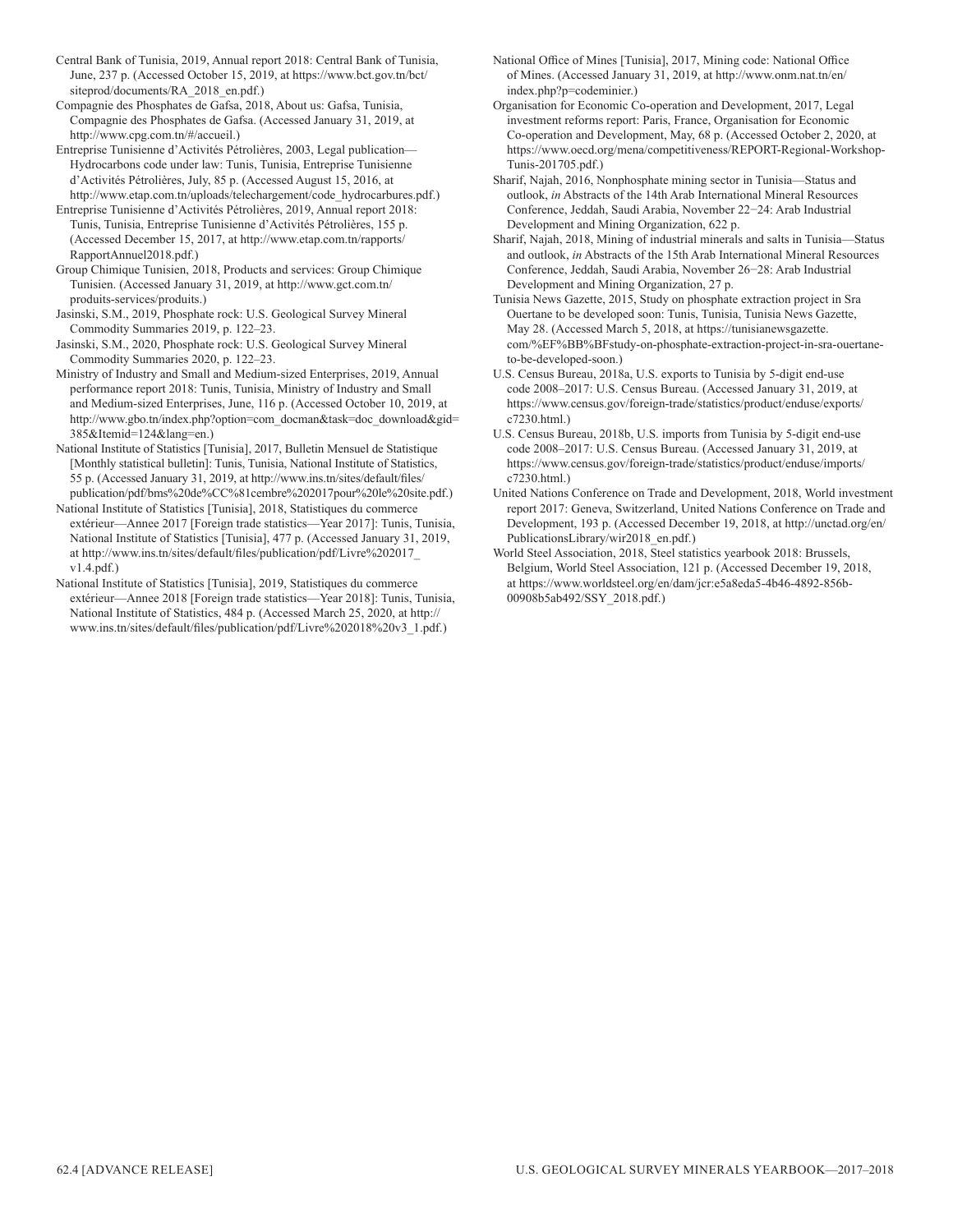#### TABLE 1

#### TUNISIA: PRODUCTION OF MINERAL COMMODITIES<sup>1</sup>

#### (Thousand metric tons, gross weight, unless otherwise specified)

| Commodity <sup>2</sup>                 | 2014               | 2015                 | 2016                 | 2017              | 2018              |
|----------------------------------------|--------------------|----------------------|----------------------|-------------------|-------------------|
| <b>METALS</b>                          |                    |                      |                      |                   |                   |
| Iron ore, mine:                        |                    |                      |                      |                   |                   |
| Gross weight                           | 307                | $285$ <sup>r</sup>   | $285$ <sup>r</sup>   | 240               | 300 <sup>e</sup>  |
| Fe content                             | $192$ <sup>r</sup> | $178$ <sup>r</sup>   | $178$ <sup>r</sup>   | 150               | 188 <sup>e</sup>  |
| Steel:                                 |                    |                      |                      |                   |                   |
| Raw steel                              | 101                | 50                   | 92                   | 50 <sup>°</sup>   | 83                |
| Products, hot-rolled                   | 498                | 500                  | 673                  | 500               | 576               |
| <b>INDUSTRIAL MINERALS</b>             |                    |                      |                      |                   |                   |
| Barite                                 | 10                 | 10 <sup>e</sup>      | 10 <sup>e</sup>      | 10 <sup>e</sup>   | 10 <sup>e</sup>   |
| Cement, hydraulic:                     |                    |                      |                      |                   |                   |
| Gray                                   | 8,676              | $9.089$ <sup>r</sup> | 8,495                | 7,650             | 7,516             |
| White                                  | 451                | 418                  | 532                  | 403               | 335               |
| Total                                  | 9,100              | 9,500                | 9,000                | 8,000             | 7,800             |
| Fertilizers:                           |                    |                      |                      |                   |                   |
| Compound fertilizers                   | 23                 | $\overline{7}$       | 30                   | 12                | 31                |
| Diammonium phosphate                   | 584                | 370                  | 570                  | 587               | 361               |
| Dicalcium phosphate                    | 55                 | 67                   | 64                   | 35                | 61                |
| Hyperphosphate                         | 8                  | 6                    | 23                   | 20                | $\overline{4}$    |
| Sodium tripolyphosphate                | 101                | 87                   | 68                   | 84                | 64                |
| Triple superphosphate                  | 482                | 262                  | 385                  | 301               | 246               |
| Fluorspar, products, aluminum fluoride | 36                 | 37                   | 40                   | 41                | 43                |
| Gypsum, mine                           | 850                | 900                  | 850                  | 850 e             | 900 e             |
| Lime                                   | 253                | 308                  | 206                  | 189               | 149               |
| Nitrogen, products, ammonium nitrate   | 185                | 155                  | 214                  | 200               | 228               |
| Phosphate, compounds, phosphoric acid  | 619                | 476                  | 600                  | 600 <sup>3</sup>  | 436               |
| Phosphate rock:                        |                    |                      |                      |                   |                   |
| Gross weight                           | 3,784              | 3,240                | $3,664$ <sup>r</sup> | 4,422             | 3,341             |
| $P_2O_5$ content                       | 1,135              | 972                  | $1,060$ r, e         | 1,282             | $1,000$ $e$       |
| Salt, sea salt                         | 888                | 1,700                | 1,600 °              | $1,600$ $e$       | 1,580 °           |
| Sulfur, compounds, sulfuric acid       | 3,200              | 3,000                | 3,000 °              | 3,000 °           | 2,500 °           |
| MINERAL FUELS AND RELATED MATERIALS    |                    |                      |                      |                   |                   |
| Natural gas:                           |                    |                      |                      |                   |                   |
| million cubic meters<br>Gross weight   | 3,000              | $3,000$ <sup>r</sup> | $2,400$ $^{\circ}$   | $2,200$ $\degree$ | $2,200$ $\degree$ |
| Dry basis<br>do.                       | 2,585              | $2,529$ <sup>r</sup> | 2,213                | 2,089             | 1,961             |
| Petroleum:                             |                    |                      |                      |                   |                   |
| Crude<br>thousand 42-gallon barrels    | 19,345             | 17,874               | 17,800               | 14,438            | 13,936            |
| Refinery:                              |                    |                      |                      |                   |                   |
| Distillate fuel oil<br>do.             | 4,715              | 3,770                | 3,581                | 2,811             | 3,679             |
| Gasoline<br>do.                        | 255                | 202                  | 245                  | 173               | 235               |
| Liquefied petroleum gas<br>do.         | 1,230              | 1,123                | 1,141                | 852               | 947               |
| Naphtha<br>do.                         | 2,927              | 2,857                | 2,122                | 949               | 2,468             |
| Paraffin oil<br>do.                    | 459                | 423                  | 420                  | 506               | 224               |
| Residual fuel oil<br>do.               | 3,115              | 2,870                | 2,693                | 2,414             | 2,502             |
| White spirits<br>do.                   | 153                | 128                  | 428                  | 122               | 143               |
| Total<br>do.                           | 12,900             | 11,400               | 10,600               | 7,800             | 10,200            |

<sup>e</sup>Estimated. <sup>r</sup>Revised. do. Ditto.

<sup>1</sup>Table includes data available through September 10, 2019. All data are reported unless otherwise noted. Totals and estimated data are rounded to no more than three significant digits; may not add to totals shown.

<sup>2</sup>In addition to the commodities listed, clays, sand and gravel, tile, and stone may have been produced, but available information was inadequate to make reliable estimates of output.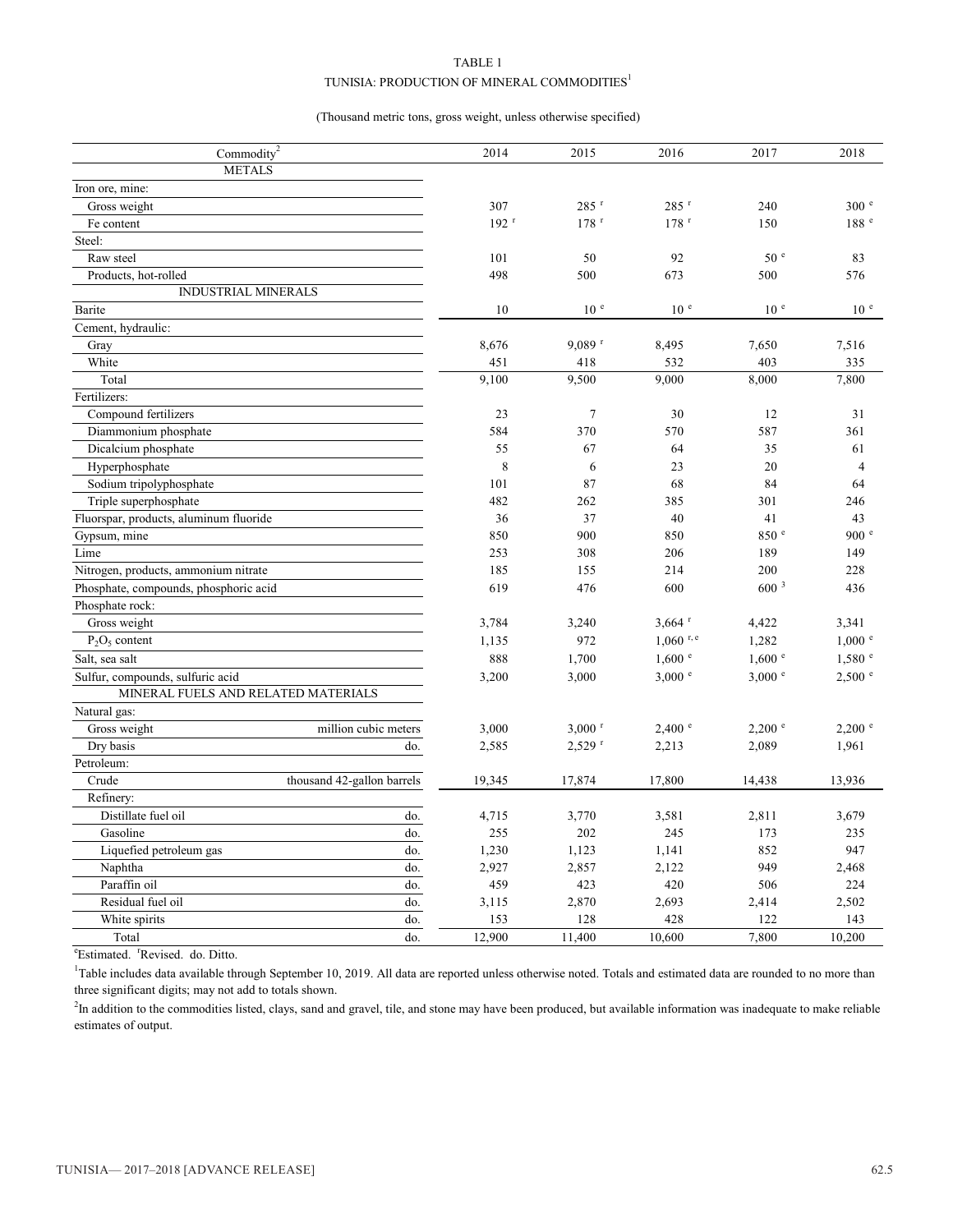#### TABLE 2 TUNISIA: STRUCTURE OF THE MINERAL INDUSTRY IN 2018

#### (Thousand metric tons unless otherwise specified)

|                               |         |                                                                                                                     |                             | Annual       |
|-------------------------------|---------|---------------------------------------------------------------------------------------------------------------------|-----------------------------|--------------|
| Commodity                     |         | Major operating companies and major equity owners                                                                   | Location of main facilities | capacity     |
| Aluminum fluoride             |         | Industries Chimiques du Fluor (ICF) (Arab Mining Co., 26.67%; Société                                               | Plant at Gabes              | 42           |
|                               |         | Hoteliere El Kantaoui Marhaba International Co., 18.90%; Marhaba                                                    |                             |              |
|                               |         | Beach Hotel, 17.16%; other investors, 35.27%)                                                                       |                             |              |
| Barite                        |         | Small-scale producers                                                                                               | Mine at Redeyef             | 10           |
| Cement:                       |         |                                                                                                                     |                             |              |
| Portland                      |         | Carthage Cement S.A. (Société Bina Corp., 50.24%; public stocks, 35.64%;<br>Riha Group, 8.96%; Naifer Group, 5.16%) | Plant at Djebel Ressas      | 2,200        |
| Do.                           |         | Les Ciment de Bizerte                                                                                               | Plant at Bizerte            | 1,500        |
| Do.                           |         | Société des Ciment d'Enfidha (Cementos Portland Valderrivas, S.A., 88%)                                             | Plant at Enfidha            | 2,100        |
| Do.                           |         | Société des Ciment de Jbel Oust (Cimentos de Portugal SGPS, S.A., 100%)                                             | Plant at Jbel Oust          | 1,800        |
| Do.                           |         | Société des Ciment de Gabès (Secil-Companhia Geral de Cal e Cimento, S.A.,<br>$100\%$                               | Plant at Gabes              | 1,300        |
| Do.                           |         | Société des Ciments Artificiels Tunisiens (Colacem S.p.A., 100%)                                                    | Plant at Ben Arous          | 1,000        |
| Do.                           |         | Société des Ciment d'Oum el Kélil (Government, 100%)                                                                | Plant at Le Kef             | 1,200        |
| White                         |         | Société Tuniso-Andalouse de Ciment Blanc S.A. (Sotacib) (Grupo Prasa, 100%)                                         | Plant at Feriana            | 1,400        |
| Fertilizers and chemicals:    |         |                                                                                                                     |                             |              |
| Ammonium nitrate              |         | Group Chimique Tunisien (GCT) (Government, 100%)                                                                    | Plant at Ghannouch, Gabes   | 330          |
| Diammonium phosphate          |         | do.                                                                                                                 | do.                         | 1,300        |
| Triple super phosphate        |         | do.                                                                                                                 | Plant at M'dhilla           | 465          |
| Do.                           |         | do.                                                                                                                 | Plant at Sfax               | 330          |
| Sodium tripolyphosphate       |         | Société Chimique (ALKIMIA) [Doghri Group, 41.04 %; Group Chimique                                                   | Plant at Gabes              | 200          |
|                               |         | Tunisien (GCT), 39.10%; Driss Group, 17.06 %; other investors, 2.80%]                                               |                             |              |
| Gypsum                        |         | Ali Ben Hassine Bou Allagui                                                                                         | Jebel Rkaiz El Beidha,      | 100          |
|                               |         |                                                                                                                     | Gafsa Governorate           |              |
| Do.                           |         | Industries Chimiques du Fluor (ICF)                                                                                 | Plant at Gabes Governorate  | 100          |
| Do.                           |         | Société Knauf les Plâtres (Knauf Gips KG)                                                                           | Plant at Maknassy, Sidi     | 800          |
|                               |         |                                                                                                                     | Bou Zid Governorate         |              |
| Do.                           |         | do.                                                                                                                 | Plant at Tataouine Governo  | 180          |
| Iron ore, gross weight        |         | Société de Djebel Djerissa (Government, 91%)                                                                        | Djerissa Mine, Le Kef       | 300          |
| Do.                           |         | do.                                                                                                                 | Tamera Mine, Le Kef         | 50           |
| Do.                           |         | do.                                                                                                                 | Hamima Mine, Le Kef         | 50           |
| Iron and steel:               |         |                                                                                                                     |                             |              |
| Raw steel                     |         | Société Tunisienne de Sidérurgie (El-Fouladh) (Government, 91%)                                                     | Plant at Menzel Bourguiba   | 200          |
| Products, rolled, bar and rod |         | Intermetal S.A. (private, 100%)                                                                                     | Plant at Ben Arous          | 300          |
| Do.                           |         | Tunisacier Steelworks (private, 100%)                                                                               | Plant at Bizerte            | 100          |
| Lime, hydraulic               |         | Les Ciment de Bizerte                                                                                               | do.                         | 70           |
| Natural gas                   | million | British Gas Tunisia Ltd. (British Gas p.l.c., 100%)                                                                 | Miskar offshore field       | 526          |
|                               | cubic   |                                                                                                                     |                             |              |
|                               | meters  |                                                                                                                     |                             |              |
| Do.                           | do.     | Eni Tunisia B.V., 50%, and Entreprise Tunisienne d'Activités Pétrolières (ETAP),<br>50%                             | Djebel Grouz Field          | 13           |
| Do.                           | do.     | do.                                                                                                                 | Oued Zar-Hammouda           | 39           |
|                               |         |                                                                                                                     | Field                       |              |
| Do.                           | do.     | Entreprise Tunisienne d'Activités Pétrolières (ETAP), 50%, and British Gas                                          | Hasdrubal Field             | 584          |
|                               |         | Tunisia Ltd., 50%                                                                                                   |                             |              |
| Do.                           | do.     | Entreprise Tunisienne d'Activités Pétrolières (ETAP), 51%, and Eni Tunisia                                          | Baraka Field                | $\mathbf{1}$ |
|                               |         | B.V., 49%                                                                                                           |                             |              |
| Do.                           | do.     | Entreprise Tunisienne d'Activités Pétrolières (ETAP), 50%; Eni Tunisia B.V.,                                        | Adam Field                  | 266          |
|                               |         | 25%; Pioneer Natural Resources Co., 20%; Talisman Energy Inc., 5%                                                   |                             |              |
| Do.                           | do.     | Entreprise Tunisienne d'Activités Pétrolières (ETAP), 50%, and Mazarine                                             | Ghrib Field                 | 31           |
|                               |         | Energy, 50%                                                                                                         |                             |              |
| Do.                           | do.     | Entreprise Tunisienne d'Activités Pétrolières (ETAP), 50%, and OMV A.G., 50%                                        | Dorra Field                 | 19           |
| Do.                           | do.     | do.                                                                                                                 | Anaguid Field               | 3            |
| Do.                           | do.     | do.                                                                                                                 | Chourouq Field              | 3            |
|                               |         |                                                                                                                     |                             |              |

See footnotes at end of table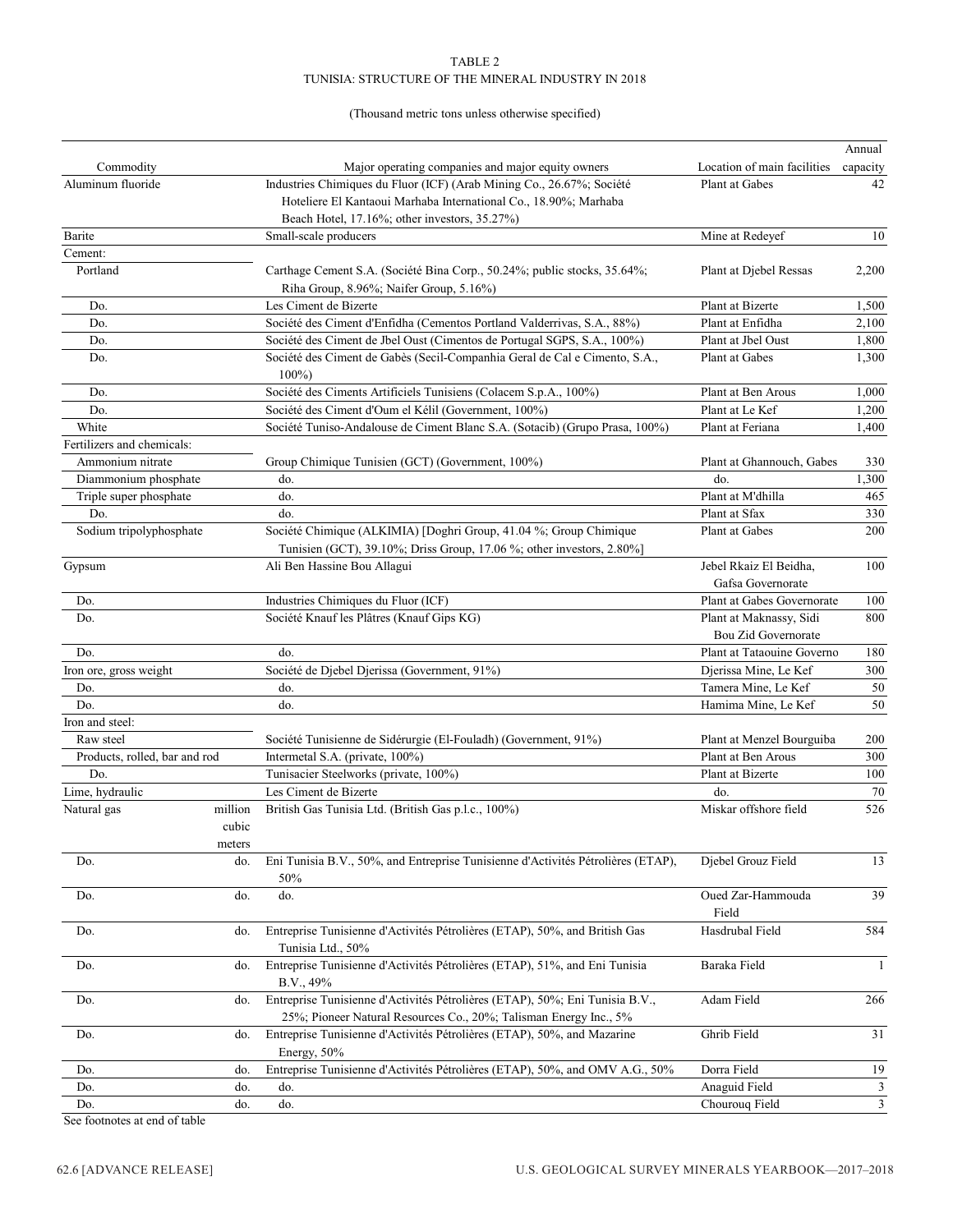#### TUNISIA: STRUCTURE OF THE MINERAL INDUSTRY IN 2018 TABLE 2—Continued

(Thousand metric tons unless otherwise specified)

|                       |                               |                                                                                                                                                 |                             | Annual           |
|-----------------------|-------------------------------|-------------------------------------------------------------------------------------------------------------------------------------------------|-----------------------------|------------------|
| Commodity             |                               | Major operating companies and major equity owners                                                                                               | Location of main facilities | capacity         |
| Natural gas-Continued | million<br>cubic<br>meters    | Entreprise Tunisienne d'Activités Pétrolières (ETAP), 55%, and Petrofac Ltd., 45%                                                               | Chergui Field               | 233              |
| Do.                   | do.                           | Entreprise Tunisienne d'Activités Pétrolières (ETAP), 50%, and Perenco Ltd., 50%                                                                | Franig Field                | 55               |
| Do.                   | do.                           | do.                                                                                                                                             | Baguel-Tarfa Field          | 332              |
| Do.                   | do.                           | do.                                                                                                                                             | Maamoura Field              | 52               |
| Do.                   | do.                           | Entreprise Tunisienne d'Activités Pétrolières (ETAP), 55%, and Winstar                                                                          | Sabria Field                | 13               |
|                       |                               | Resources Ltd., 45%                                                                                                                             |                             |                  |
| Petroleum:            |                               |                                                                                                                                                 |                             |                  |
| Crude                 |                               |                                                                                                                                                 |                             |                  |
| Do.                   | thousand<br>42-gallon barrels | Eni Tunisia B.V., 50%, and Entreprise Tunisienne d'Activités Pétrolières (ETAP),<br>50%                                                         | Djebel Grouz Field          | 151              |
| Do.                   | do.                           | do.                                                                                                                                             | Oud Zar-Hammouda<br>Field   | 505              |
| Do.                   | do.                           | Entreprise Tunisienne d'Activités Pétrolières (ETAP), 50%; Eni Tunisia B.V.,                                                                    | Adam Field                  | 908              |
|                       |                               | 25%; OMV A.G., 20%; Medco Tunisia Petroleum Co. Ltd., 5%                                                                                        |                             |                  |
| Do.                   | do.                           | Entreprise Tunisienne d'Activités Pétrolières (ETAP), 51%, and Eni Tunisia B.V.,<br>49%                                                         | Baraka Field                | 23               |
| Do.                   | do.                           | do.                                                                                                                                             | Mamoura Field               | 217              |
| Do.                   | do.                           | Entreprise Tunisienne d'Activités Pétrolières (ETAP), 50%; Mazarine<br>Energy Tunisia, 45%; Medex Petroleum Ltd., 5%                            | Ghrib Field                 | 558              |
| Do.                   | do.                           | Entreprise Tunisienne d'Activités Pétrolières (ETAP), 51%, and Perenco Ltd.,<br>49%                                                             | Franig                      | 38               |
| Do.                   | do.                           | do.                                                                                                                                             | Baguel-Tarfa Field          | 376              |
| Do.                   | do.                           | Entreprise Tunisienne d'Activités Pétrolières (ETAP), 50%, and OMV A.G.,<br>50%)                                                                | Chourouq Field              | 797              |
| Do.                   | do.                           | do.                                                                                                                                             | Jinane Field                | $\boldsymbol{7}$ |
| Do.                   | do.                           | do.                                                                                                                                             | Sondes Field                | 21               |
| Do.                   | do.                           | Entreprise Tunisienne d'Activités Pétrolières (ETAP), 50%, and Shell                                                                            | Hasdrubal offshore field    | 1,662            |
|                       |                               | Tunisia Upstream Ltd., 50%                                                                                                                      |                             |                  |
| Do.                   | do.                           | Entreprise Tunisienne d'Activités Pétrolières (ETAP), 51%, and Thyna<br>Petroleum Services S.A., 49%                                            | Cercina Field               | 582              |
| Do.                   | do.                           | Entreprise Tunisienne d'Activités Pétrolières (ETAP), 55%; China National                                                                       | Sidi El Kilani Field        | 243              |
|                       |                               | Petroleum Corporation International, 22.5%; Tuniso-Kuwaitian Company of<br>Petroleum, 22.5%                                                     |                             |                  |
| Do.                   | do.                           | Entreprise Tunisienne d'Activités Pétrolières (ETAP), 55%, and Société                                                                          | Ezzouia Field               | 231              |
|                       |                               | MARETAP S.A., 45%                                                                                                                               |                             |                  |
| Do.                   | do.                           | Entreprise Tunisienne d'Activités Pétrolières (ETAP), 51%, and Thyna Petroleum<br>Services S.A., 49%                                            | El Ain-Gremda Field         | 1,423            |
| Do.                   | do.                           | do.                                                                                                                                             | El Hajeb-Guebiba Field      | 757              |
| Do.                   | do.                           | do.                                                                                                                                             | Rhemoura Field              | 71               |
| Do.                   | do.                           | Entreprise Tunisienne d'Activités Pétrolières (ETAP), 55%, and Serinus Energy,<br>45%                                                           | Sabria Field                | 209              |
| Do.                   | do.                           | Entreprise Tunisienne d'Activités Pétrolières (ETAP), 51%, and Eni Tunisia B.V.,                                                                | Maamoura Field              | 287              |
| Do.                   | do.                           | 49%<br>Entreprise Tunisienne d'Activités Pétrolières (ETAP), 51%, and Circle Oil Plc,                                                           | Mazrane Field               | 21               |
|                       |                               | 49%<br>Entreprise Tunisienne d'Activités Pétrolières (ETAP), 70%, and Société de                                                                | Douleb Field                |                  |
| Do.                   | do.                           | Recherches et d'Exploitation des Pétroles en Tunisie (SEREPT), 30%                                                                              |                             | 114              |
| Do.                   | do.                           | Entreprise Tunisienne d'Activités Pétrolières (ETAP), 95%, and Société de                                                                       | Tamesmida Field             | 114              |
|                       |                               | Recherches et d'Exploitation des Pétroles en Tunisie (SEREPT), 5%                                                                               |                             |                  |
| Do.                   | do.                           | Entreprise Tunisienne d'Activités Pétrolières (ETAP), 50%, and Société de<br>Recherches et d'Exploitation des Pétroles en Tunisie (SEREPT), 50% | Ashtart offshore field      | 1,665            |
| Do.                   | do.                           | Petrofac Ltd., 55%, and Entreprise Tunisienne d'Activités Pétrolières (ETAP), 45%                                                               | Cherqui Field               | 100              |

See footnotes at end of table